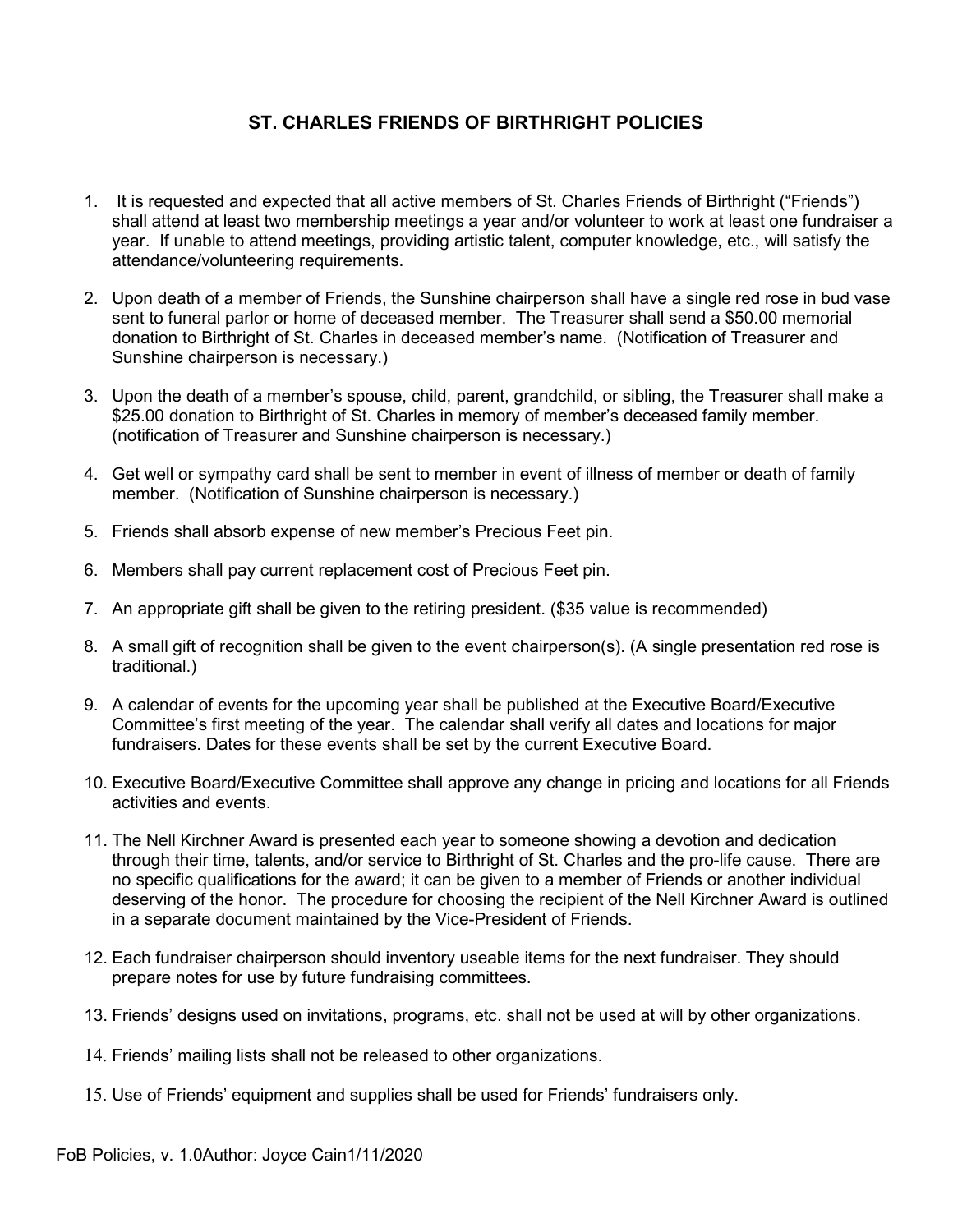- 16. All Birthright design branding requirements shall be followed and observed, as appropriate, in all Friends' of Birthright fundraising events and publicity for these events. Observance shall be validated by the Friends' Publicity Chairperson or the Executive Director of Birthright.
- 17. Whenever an item is donated to Friends of Birthright for sale or auction at a Friends' fundraiser, the donor shall supply an estimated value of the item for tax purposes. Only the donor can provide this information and indeterminate values such as "priceless", "delectable" are unacceptable. For handmade or homemade items, only the cost of materials (not time) may be considered when determining the estimated value.
- 18. The President shall appoint the following Committee Chairpersons: Publicity, Sunshine, Membership, Historian, Mailing List, Fundraiser(s), Bylaws and Policies and Nominating.
- 19. A description of the duties and responsibilities of the officers and chairpersons shall be updated by outgoing officers and chairpersons and provided to newly elected officers and appointed chairpersons each year.

Policies were reviewed and revised January 2012.

Policies were reviewed with no changes January 2013.

Policies were reviewed and revised January 2015.

Policies were reviewed with no changes January 2016.

Policies were reviewed and revised March 2017

Policies were reviewed and revised November 2019

Policies were reviewed and revised January 2021

Bylaws and Policies Committee: Joyce Cain, Mary Dean Glosier, Molly Reilly

These Policies were adopted by vote of the membership on the 11<sup>th</sup> day of February, 2021

Barbara Mistregemen

**President** Attest  $\overline{\phantom{a}}$ 

**Secretary** 

FoB Policies, v. 1.0Author: Joyce Cain1/11/2020